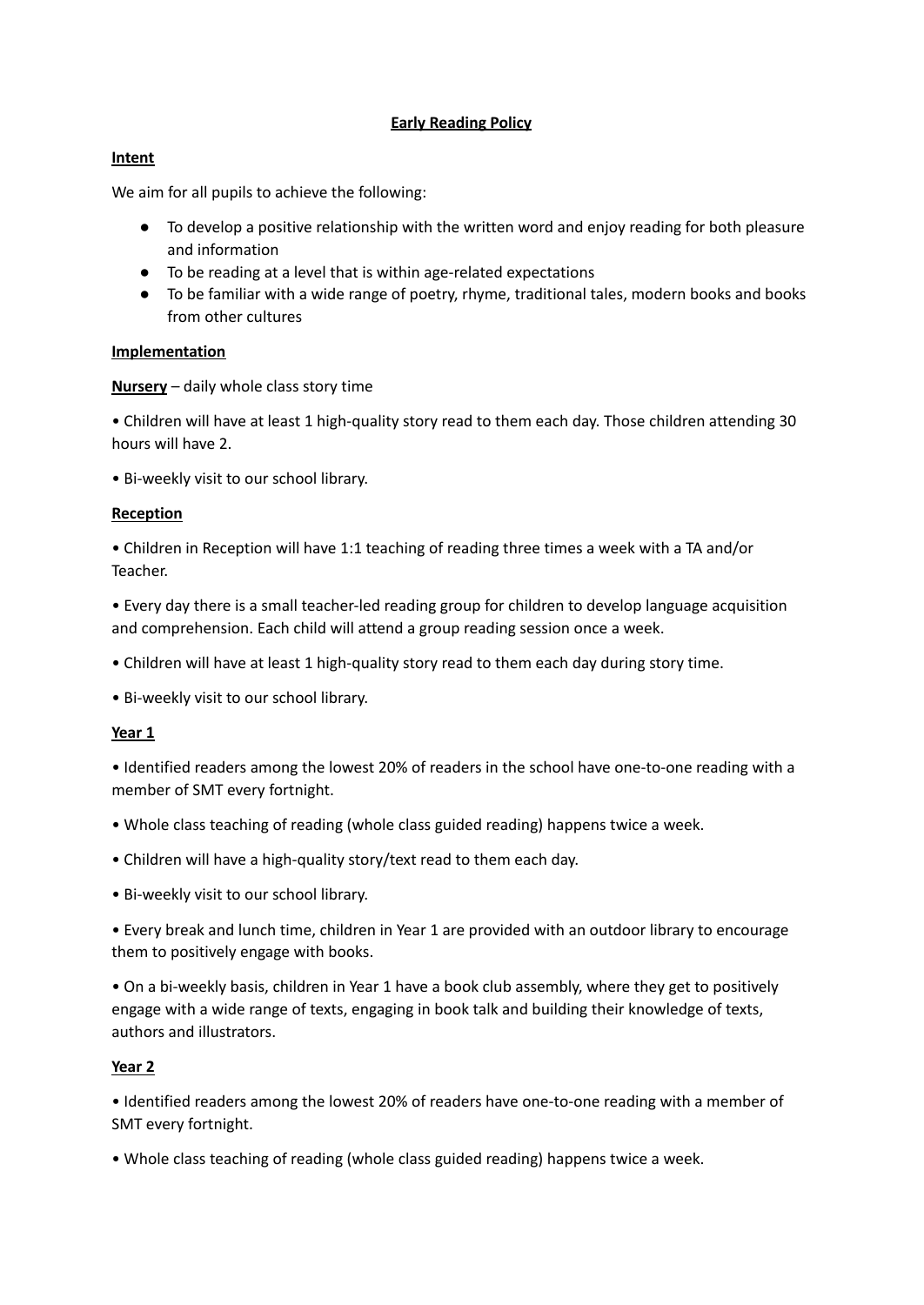- Children will have a high-quality text read to them each day.
- Bi-weekly visit to our school library.

• Every break and lunch time, children in Year 2 are provided with an outdoor library to encourage them to positively engage with books.

• In Year 2, teachers select end-of-day reads from a list of high quality texts covering a range of genres, cultures and styles.

• On a bi-weekly basis, children in Year 2 have a book club assembly, where they get to positively engage with a wide range of texts, engaging in book talk and building their knowledge of authors and illustrators.

• Twice a term, children in Year 2 do peer reading with children in Year 5 to develop their confidence, reading stamina and enjoyment of reading.

#### **Children needing extra support**

• The bottom 20% of readers across the school read with a member of SMT on a weekly basis. Information about the child's text choice, strengths and areas for development are fed back to the class teacher.

• Particular struggling readers in the bottom 10% in Years 2-5 are identified by the class teacher and given targeted intervention by trained TAs using Project X Code.

• Children in Year 1 and Year 2 who are struggling with decoding, fluency and comprehension receive targeted interventions from the TA in the afternoon.

#### **Reading**

Quality age-appropriate texts are used to teach reading and inspire children to be life-long readers. These enrichment texts will usually link to writing and/or learning in foundation subjects (class topic). The teaching of reading at Charlton Manor takes into account the following:

- A phonics first approach to reading
- Reading for pleasure
- The mechanics of reading
- Reading fluency
- Reading for understanding

Reading for pleasure is developed further through regular visits to our school library and involvement in whole school reading events. Our reading schemes (Oxford Reading Tree, Rhino Readers and Project X Code) provide quality and variety as well as support for lower attainers. We have a language-rich curriculum to ensure that pupils are immersed in high-quality vocabulary from the start. All children are exposed to a language-rich environment that supports children's reading and vocabulary development.

#### **Supporting reading at home**

• A weekly phonics information sheet will be sent home, informing parents of the following week's learning in phonics (September 2022)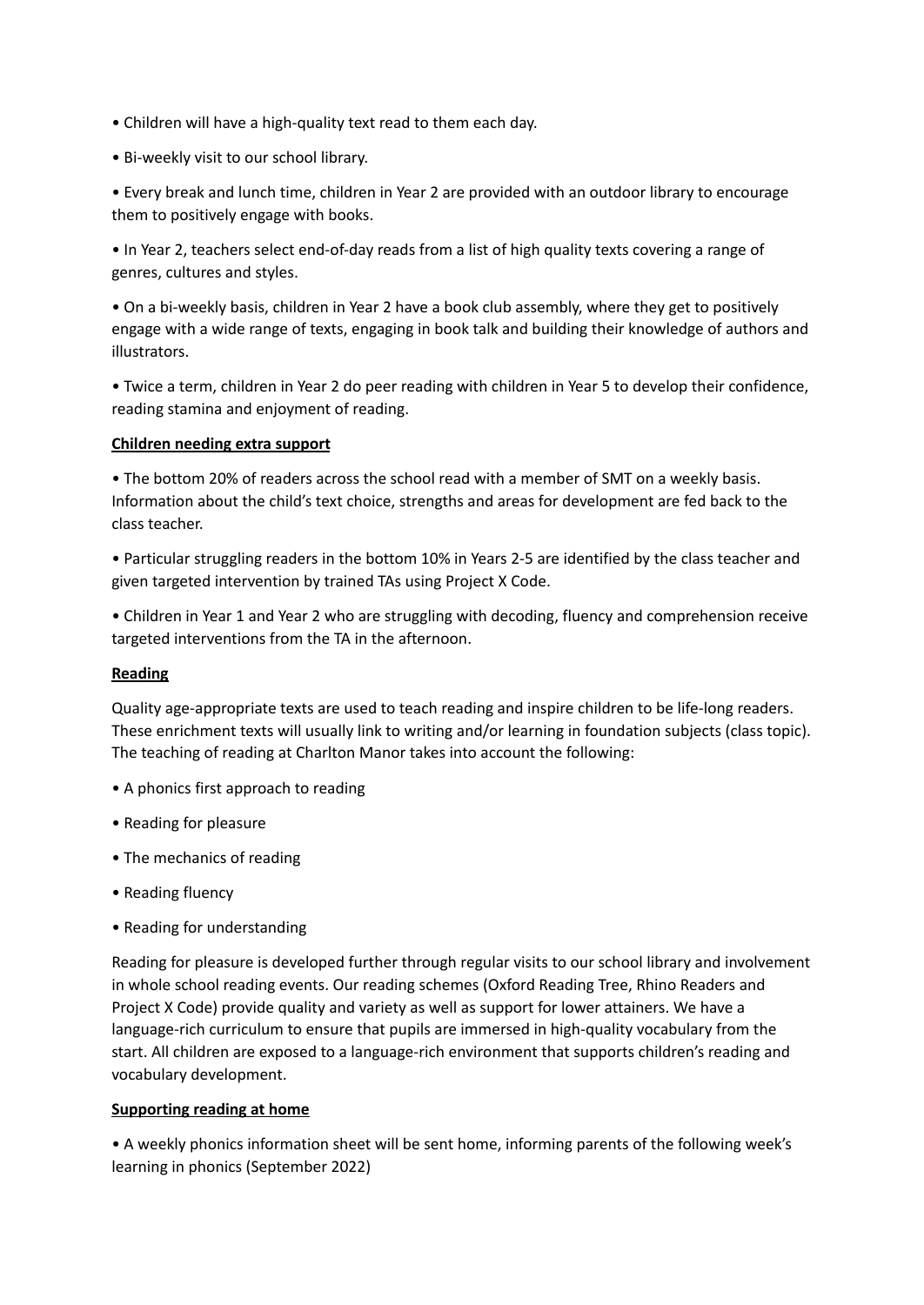• All children will be given a phonetically-decodable book which has been matched to their current phonics level (September 2022).

• All parents have been informed and signposted to the relevant page on the school website which informs them on the best way they can support their child with reading at home.

## **Text and rhyme exposure at Charlton Manor Primary School (Nursery – Reception)**

• All children at Charlton Manor Primary School will have opportunities to learn the following stories and rhymes. We believe that these high-quality texts will support the children's language acquisition and development whilst promoting a strong love of learning. The children will know them well enough to recite them fluently.

| Nursery        |                                          |                          |                                     |                                         |                                                   |                                   |  |
|----------------|------------------------------------------|--------------------------|-------------------------------------|-----------------------------------------|---------------------------------------------------|-----------------------------------|--|
|                | Term 1                                   | Term 2                   | Term 3                              | Term 4                                  | Term 5                                            | Term 6                            |  |
| <b>Stories</b> | Dear Zoo                                 | The Three<br>Little Pigs | We're Going<br>on a Bear<br>Hunt    | Goldilocks<br>and the 3<br><b>Bears</b> | Brown bear,<br>brown bear.<br>what do you<br>see? | The Very<br>Hungry<br>Caterpillar |  |
| Rhymes         | Head,<br>Shoulders,<br>Knees and<br>Toes | Baa Baa<br>Incy Wincy    | If your<br>happy and<br>you know it | The wheels<br>on the bus<br>Old         | 1, 2, 3, 4,<br>5<br>Twinkl,                       | 5 little<br>monkeys<br>Humpty     |  |
|                | Wind the<br>bobbin up                    | Row Row                  | I'm a little<br>tea pot             | McDonald<br>had a farm                  | twinkl                                            | Dumpty                            |  |

| Reception      |                      |                   |                        |                   |                |             |
|----------------|----------------------|-------------------|------------------------|-------------------|----------------|-------------|
|                | Term 1               | Term 2            | Term 3                 | Term 4            | Term 5         | Term 6      |
| <b>Stories</b> | <b>Whatever Next</b> | The 3 Billy Goats | Farmer Duck            | Mr Grumpy's       | The Gruffalo   | On the way  |
|                |                      | Gruff             |                        | Outing            |                | home        |
| Rhymes         | 5 Little Speckled    | 5 Current Buns    | <b>Hickory Dickory</b> | 5 Little Men in a | Ten Green      | Down in the |
|                | Frogs                |                   | Dock                   | flying Saucer     | <b>Bottles</b> | Jungle      |
|                |                      | Miss Polly had a  |                        |                   |                |             |
|                | Dingle Dangle        | Dolly             |                        | <b>Tiny Tim</b>   | Mary, Mary     |             |
|                | Scarecrow            |                   |                        |                   |                |             |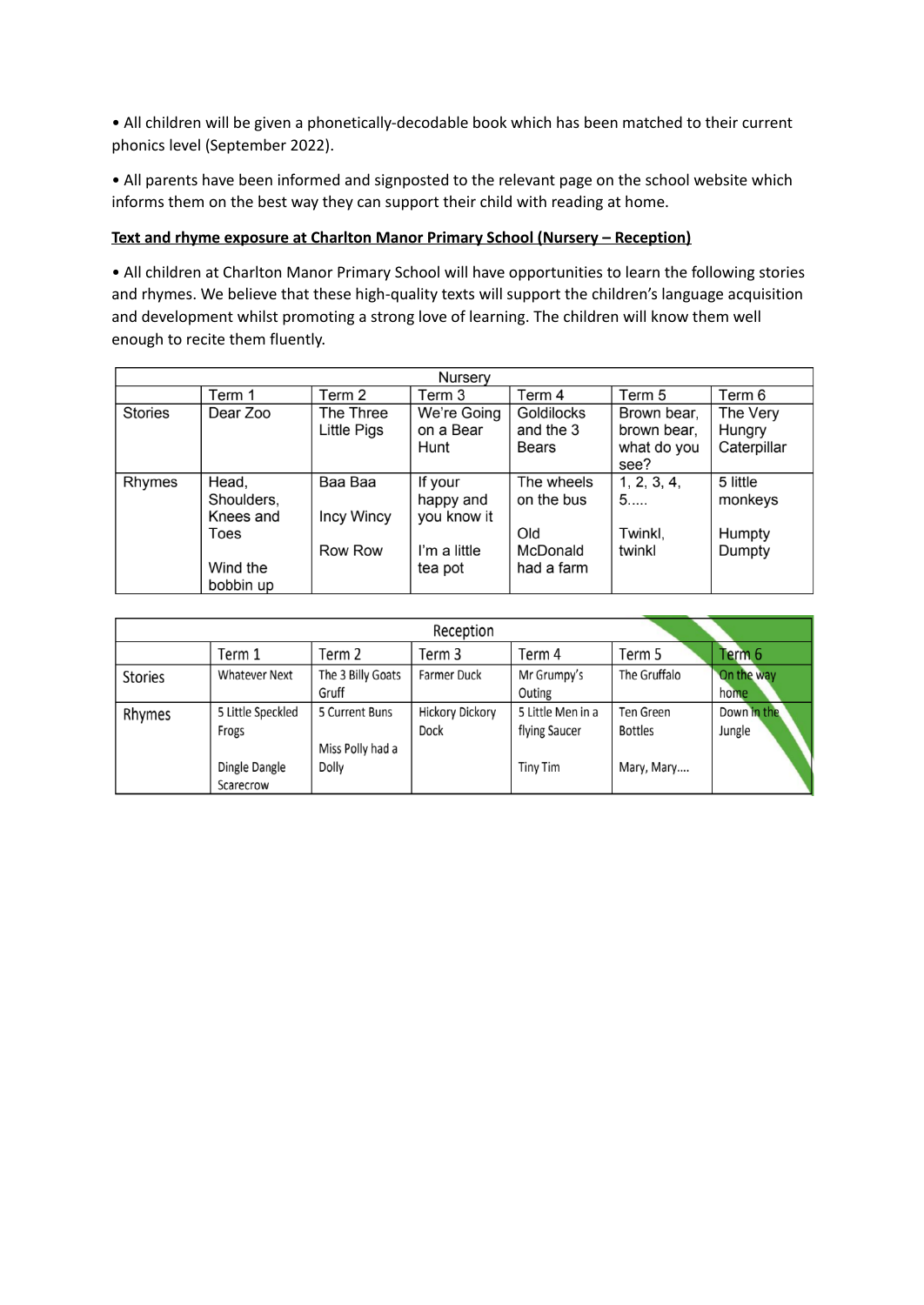## **English Overview – Year 1 and 2**

These are the core texts that children within these year groups will learn. Children will also be exposed to a variety of additional high-quality texts throughout the year.

|           |                    | Term 1                                                                                         | Term 2                                                                                                             | Term 3                                                                                                              | Term 4                                                                                                          | Term 5                                                                                                        | Term 6                                                                                                            |
|-----------|--------------------|------------------------------------------------------------------------------------------------|--------------------------------------------------------------------------------------------------------------------|---------------------------------------------------------------------------------------------------------------------|-----------------------------------------------------------------------------------------------------------------|---------------------------------------------------------------------------------------------------------------|-------------------------------------------------------------------------------------------------------------------|
| Year<br>1 | <b>Topic</b>       | Superheroes                                                                                    | Kings and Queens                                                                                                   | Pen pals                                                                                                            | Dig for<br>Victory/Magic<br>Toymaker                                                                            | The Bees' Knees                                                                                               | How does your<br>garden grow?                                                                                     |
|           | Suggested<br>texts | Supertato by Sue Hendra<br>Traction Man by Mini Grey<br>The Enormous Turnip by Katie<br>Daynes | The Queen's Knickers by<br>Nicholas Allan<br>The Queen's Hat by<br><b>Steve Antony</b><br>The Princess and the Pea | The Jolly Postman by<br>Allen Ahlberg<br>Dear Greenpeace by<br>Simon James<br>Arthur's pen pals by<br>Lillian Hoban | Toys in Space by Mini<br>Grey<br>The Toymaker by<br>Martin Waddell<br>Pinocchio<br>Threadbear by Mick<br>Inkpen | Bee and Me by Alison<br>Jay<br>The Book of Bees by<br>Piotr Socha<br>Honeybee's Busy Day<br>by Richard Fowler | Gnomes, Gnomes,<br>Gnomes by Anne<br>Fine<br>Gnomeo and Juliet-<br>Book of the Film<br>RHS Let's Get<br>Gardening |
|           | Writing<br>genres  | Comic strip<br><b>Top Trumps</b>                                                               | Descriptive writing                                                                                                | Letters                                                                                                             | Instructional writing                                                                                           | Persuasive writing<br>Cereal box writing                                                                      | <b>Explanation text</b>                                                                                           |
|           | Poetic<br>form     | During English lesson: Acrostic<br>poem<br>Guided reading: topic-related<br>poem               | Guided reading: song                                                                                               | Guided reading: song                                                                                                | During English<br>lesson: Shape<br>poems/calligrams<br>Guided reading:<br>topic-related poem                    | Guided reading:<br>song                                                                                       | <b>During English</b><br>lesson: Riddles<br>Guided reading:<br>topic-related poem                                 |

|                        |                 | Term 1                                                                                                                                          | Term 2                                                                                                                                                                                                                                   | Term 3                                                                    | Term 4                                                                                                               | Term 5                                            | Term 6                                                                                                                                                |
|------------------------|-----------------|-------------------------------------------------------------------------------------------------------------------------------------------------|------------------------------------------------------------------------------------------------------------------------------------------------------------------------------------------------------------------------------------------|---------------------------------------------------------------------------|----------------------------------------------------------------------------------------------------------------------|---------------------------------------------------|-------------------------------------------------------------------------------------------------------------------------------------------------------|
| Year<br>$\overline{2}$ | <b>Topic</b>    | London's Burning                                                                                                                                | 2 sides to every<br>story                                                                                                                                                                                                                | Near and Far, UK<br>and Nepal                                             | Great Explorers                                                                                                      | In and Out                                        | Now you see me,<br>now you don't                                                                                                                      |
|                        | Suggested texts | Vlad and the Great Fire of London<br>by Kate and Sam Cunningham<br>Samuel Pepys' Diary<br>Toby and the Great Fire of London<br>by Margaret Nash | The True Story of<br>the Three Little Pigs<br>by Jon Scieszka<br>Three Little Wolves<br>and the Big Bad Pig<br>by Eugene Trivizas<br>The Wolf's Story:<br>What Really<br>Happened to Little<br>Red Riding Hood by<br><b>Toby Forward</b> | Journey by Aaron<br>Becker (picture<br>book)<br>Beegu by Alexis<br>Deacon | Life in the Ocean by<br>Claire Nivola<br><b>Explorers by Nellie</b><br>Huang<br>The Great Explorer<br>by Chris Judge | Lila and the Secret<br>of Rain by David<br>Conway | Out of Sight Till<br>Tonight by Tish Rabe<br>The Hodgeheg by<br>Dick King-Smith<br>The Dark by Lemony<br>Snicket<br>Fantastic Mr Fox by<br>Roald Dahl |
|                        | Writing genres  | Recount (diary writing)                                                                                                                         | Persuasive writing<br>Missing person<br>poster                                                                                                                                                                                           | <b>Explanation text</b>                                                   | Biography                                                                                                            | Recount (personal<br>experience)                  | Non-chron report                                                                                                                                      |
|                        | Poetic form     | During English lesson:<br><b>Diamantes</b><br>Guided reading: topic-related<br>poem                                                             | Guided reading:<br>song                                                                                                                                                                                                                  | Guided reading:<br>song                                                   | <b>During English</b><br>lesson: Haikus<br>Guided reading:<br>topic-related<br>poem                                  | Guided reading:<br>song                           | <b>During English</b><br>lesson: Kenning<br>poems<br>Guided reading:<br>topic-related<br>poem                                                         |

**Phonics Overview**